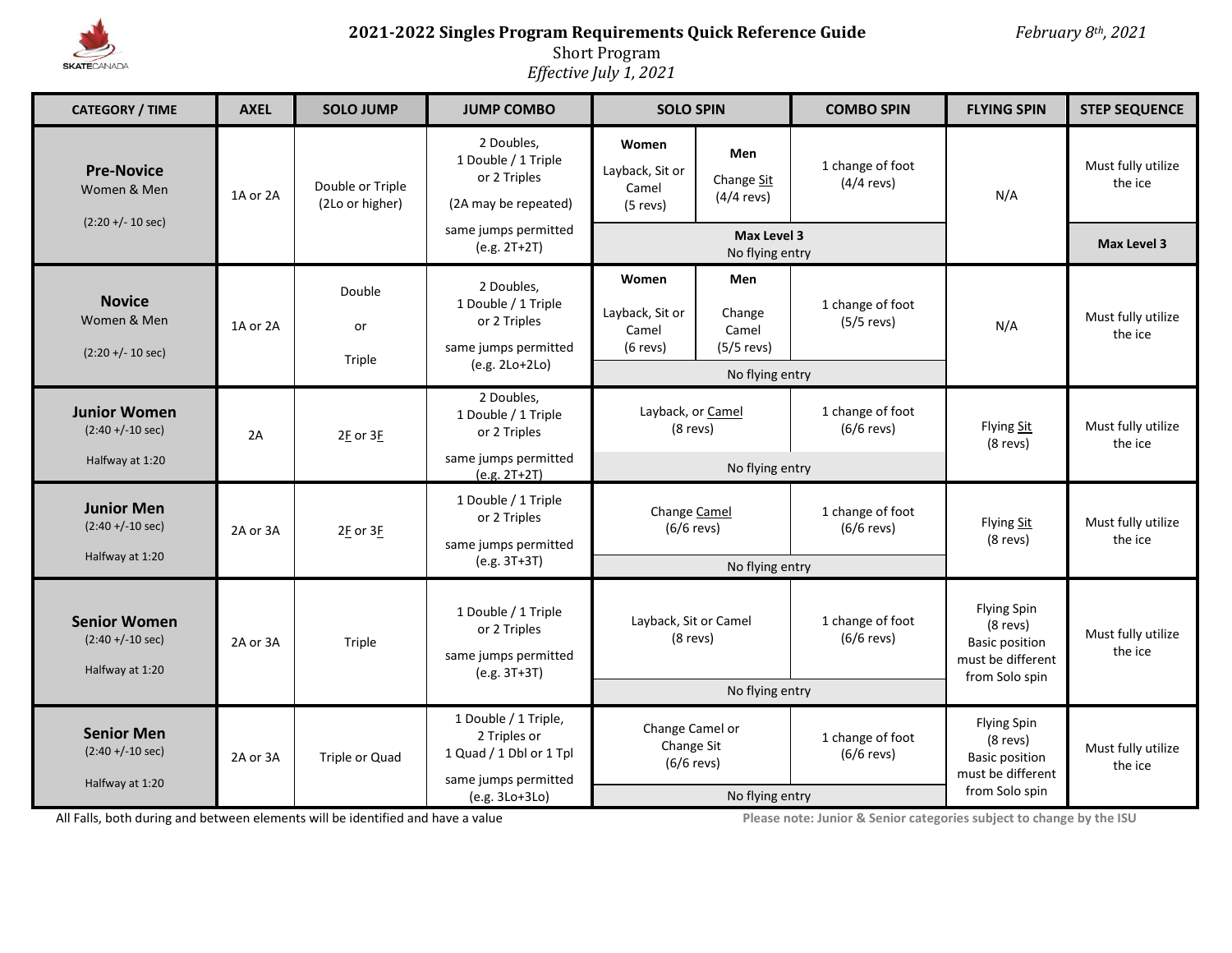

## **2021-2022 Singles Program Requirements Quick Reference Guide** *February 8th, 2021*

Free Program

*Effective July 1, 2021*

| <b>CATEGORY / TIME</b>                                                             | <b>JUMPS</b><br>Each category must have an Axel<br>No jump included more than twice                                                                                                                                               | (All codes must be different for each category)                                                                                                      | SPIRAL / STEP /<br><b>CHOREO</b>                                                    |                                                                                |                                                                                       |                                                                                       |
|------------------------------------------------------------------------------------|-----------------------------------------------------------------------------------------------------------------------------------------------------------------------------------------------------------------------------------|------------------------------------------------------------------------------------------------------------------------------------------------------|-------------------------------------------------------------------------------------|--------------------------------------------------------------------------------|---------------------------------------------------------------------------------------|---------------------------------------------------------------------------------------|
| <b>Pre-Juvenile</b><br>Women & Men U11 & U13<br>$(2:00 \text{ or } 2:30 \pm 0:10)$ | Max 5 jumps<br>Must include 5 different jump types<br>Max 2 jump Combos<br>1 combo to include <b>Toe Loop</b> as $2^{nd}$ jump,<br>1 combo to include Loop as 2 <sup>nd</sup> jump<br>(2 jumps permitted in jump combo)           | Max 2 spins<br>(Max Base Level)<br>CCoSp (3/3 revs)<br>(No flying entry, DV permitted)                                                               |                                                                                     |                                                                                | <b>Flying Camel or Flying Sit</b><br>$(4$ revs)<br>(1 pos / no change of foot, no DV) | Max of 1<br>Spiral Sequence<br><b>Max Base Level</b>                                  |
| Juvenile<br>Women & Men U12 & U14<br>$(2:30 \pm 0:10)$                             | Max 5 jumps<br>Must include 6 different jump types<br>Max 2 jump Combos<br>1 combo to include <b>Toe Loop</b> as $2^{nd}$ jump,<br>1 combo to include Loop as 2 <sup>nd</sup> jump<br>(2 jumps permitted in jump combo)           | Max 2 spins<br>(Max Base Level)<br>CCoSp (3/3 revs)<br>(No flying entry, DV permitted)                                                               |                                                                                     | Flying Camel or Flying Sit<br>$(4$ revs)<br>(1 pos / no change of foot, no DV) |                                                                                       | Max of 1<br>Step Sequence<br>(must fully utilize the<br>ice)<br><b>Max Base Level</b> |
| <b>Pre-Novice</b><br>Women & Men<br>$(3:00 \pm 0:10)$                              | Max 6 jumps<br>Max 3 jump Combo/Seg<br>(2 jumps permitted in jump combo)<br>Of all triples, only 2 may be repeated                                                                                                                | Max 2 spins<br>(Max Level 3)<br>CCoSp (8 revs)<br>(flying entry optional)                                                                            |                                                                                     | Flying Camel or Flying Sit (5 revs)<br>(1 pos / no change of foot)             |                                                                                       | Max of 1<br><b>Step Sequence</b><br>(must fully utilize the<br>ice)<br>Max Level 3    |
| <b>Novice</b><br>Women & Men<br>$(3:30 \pm 0:10)$                                  | Max 7 jumps<br>Max 3 jump Combo/Seg<br>(1 jump combo may have 3 jumps)<br>Of all triples, only 2 may be repeated                                                                                                                  | Max 3 spins<br><b>Flying Camel or Flying</b><br>CCoSp (10 revs)<br>Sit (6 revs)<br>(1 pos / no change of<br>(flying entry optional)<br>foot)         |                                                                                     |                                                                                | Spin of any nature<br>$(6$ revs)<br>(flying entry optional)                           | Max of 1<br>Step Sequence<br>(must fully utilize the<br>ice)                          |
| <b>Junior</b><br>Women & Men<br>$(3:30 \pm 0:10)$<br>Halfway at 1:45               | Max 7 jumps<br>Max 3 jump Combo/Seq<br>(1 jump combo may have 3 jumps)<br>Any double jump cannot be included more than<br>twice<br>Of all triples and quads, only 2 may be repeated;<br>of the 2 repetitions only 1 may be a quad | CoSp (10 revs)<br>(flying entry &<br>change of foot optional)                                                                                        | Max 3 spins<br>Flying Spin (6 revs)<br>(change of pos &<br>change of foot optional) |                                                                                | Spin in 1 pos (6 revs)<br>(flying entry &<br>change of foot<br>optional)              | Max of 1<br>Step Sequence<br>(must fully utilize the<br>ice)                          |
| <b>Senior</b><br>Women & Men<br>$(4:00 \pm 0:10)$<br>Halfway at 2:00               | Max 7 jumps<br>Max 3 jump Combo/Seq<br>(1 jump combo may have 3 jumps)<br>Any double jump cannot be included more than<br>twice<br>Of all triples and quads, only 2 may be repeated;<br>of the 2 repetitions only 1 may be a quad | Max 3 spins<br>CoSp (10 revs)<br>Flying Spin (6 revs)<br>(flying entry &<br>(change of pos &<br>change of foot optional)<br>change of foot optional) |                                                                                     | Spin in 1 pos (6 revs)<br>(flying entry &<br>change of foot<br>optional)       | Max of 1 ChSq<br>Max of 1<br>Step Sequence<br>(must fully utilize the<br>ice)         |                                                                                       |

All Falls, both during and between elements will be identified and have a value **Please in the please note:** Junior & Senior categories subject to change by the ISU